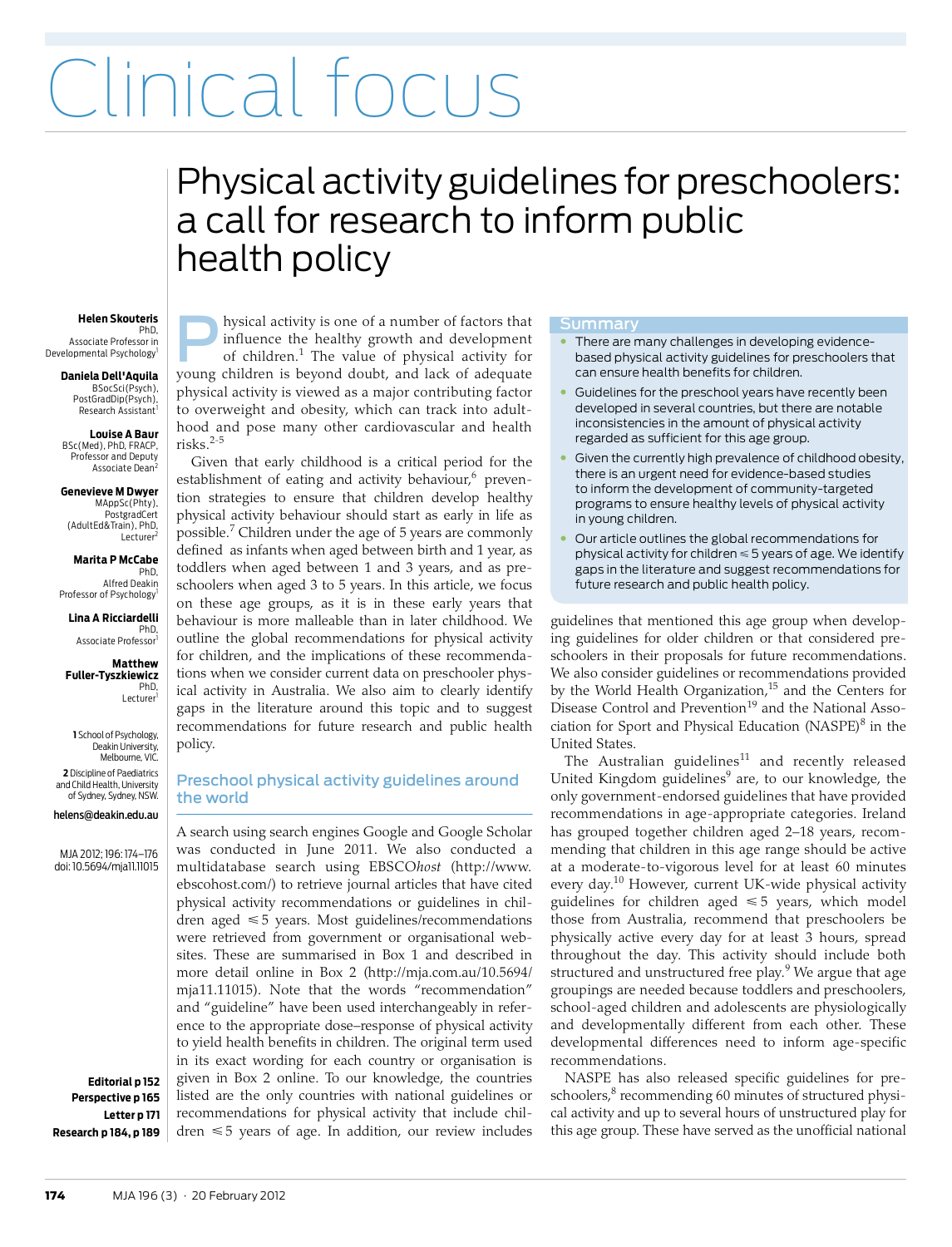### 1 Summary of physical activity guidelines/recommendations for children, by country/major health organisation\*

Guidelines/recommendations endorsed specifically for preschoolers:

- United States (guideline): preschoolers should accumulate at least 60 minutes of structured physical activity each day and up to several hours of unstructured physical activity each day, and should not be sedentary for more than 60 minutes at a time, except when sleeping.<sup>[8](#page-2-6)</sup>
- United Kingdom (recommendation): Children of preschool age who are capable of walking unaided should be physically active (light-to-vigorous) daily for at least 3 hours, spread throughout the day.[9](#page-2-8)
- Ireland (guideline): all children and young people should be active, at a moderate-tovigorous level, for at least 60 minutes every day.[10](#page-2-9)
- Australia (recommendation): toddlers (1–3 years) and preschoolers (3–5 years) should be physically active (light-to-vigorous intensity) every day for at least 3 hours, spread throughout the day.<sup>1</sup>

Guidelines endorsed for all children:

- Singapore: accumulate 60 minutes or more moderate-to-vigorous physical activity per day. Build up the 60 minutes with short bouts of 10–15 minutes of physical activity throughout the day. Future national physical activity guidelines (currently in draft) will provide practical guidance for various age groups (including infant to 6 years of age).<sup>[12](#page-2-15)</sup>
- Denmark, Finland, Iceland, Norway and Sweden: main target an increase in the number of children and youths who are physically active for at least 60 minutes per day.[13](#page-2-12)

Guidelines/recommendations for preschoolers still under consideration:

- Finland, Austria, and Sweden are in the process of establishing new national recommendations.[13](#page-2-12)
- Japan: the education ministry plans to draw up guidelines during the 2011–12 financial year specifying the optimal amount and kind of physical activity preschoolers should be getting.<sup>[14](#page-2-16)</sup>

Guidelines/recommendations for children that do not specifically include preschoolers:

- World Health Organization (recommendations): children aged 5–17 years.[15](#page-2-4)
- US (guidelines): children aged  $6-17$  years.<sup>[16](#page-2-17)</sup>
- Canada (guidelines): children aged 5-11 years.<sup>[17](#page-2-18)</sup>
- New Zealand (guidelines): children and young people aged 5-[18](#page-2-19) years.<sup>18</sup>

\* For further details, see Box 2 (http://mja.com.au/10.5694/mja11.11015). ◆

guidelines for the US and other global populations, particularly for academics and researchers in the field (Box 2 online). The Institute of Medicine (IOM), an independent organisation in the US, has also released recommendations that toddlers and preschoolers should be physically active for 15 minutes each waking hour (given a 12-hour waking day, this equals around 3 hours of physical activity per day). The IOM guidelines also specify that childcare facilities should ensure that children are active for at least a quarter of the time they spend in the facility.<sup>[20](#page-2-11)</sup>

It is apparent from these guidelines that although researchers are beginning to focus on early childhood, many policymakers are yet to develop guidelines specific to preschool children. This may be due to the lack of literature on the relationship between physical activity and health status in preschool children, as a result of which dose– responses of physical activity for health benefits are difficult to establish.<sup>13</sup>

There is also a lack of consensus on the recommended duration of physical activity for preschool children. While most national and global guidelines recommend 60 minutes of physical activity (light-to-vigorous intensity) per day for all children, including preschoolers, the guidelines endorsed by NASPE and the Australian and UK governments recommend much more  $- \ge 2$  hours (NASPE) and  $\geq$  3 hours (Australia and the UK). This, too, is most likely due to the lack of evidence-based literature, particularly in

relation to how much physical activity is required for positive health outcomes in childhood and later adulthood. The development of guidelines for children has thus relied heavily on expert opinion and extrapolation from knowledge about adults. It is also important to note that the intensity of physical activity required in this age group is unclear. Current recommendations therefore include all daily movements, which aligns with young children's nat-ural inclinations to be active in intermittent bouts.<sup>[21](#page-2-13)</sup>

Clearly, most current guidelines include an estimated time that children should engage in all types of physical activity (light-to-vigorous intensity). However, some guidelines, such as those of Ireland, are only specific to moderate-to-vigorous activity. Objective monitoring (ie, accelerometry) is considered to be the gold standard when measuring for physical activity.<sup>22</sup> Yet the selection of cutoff points to quantify different intensities of physical activity remains inconsistent across studies.<sup>22</sup> Further research is needed to develop an accurate understanding of what intensity and amount of physical activity is required for positive health outcomes in young children.

#### How physically active are Australian preschool children?

In a recent study of 427 Australian children aged 3–5 years, less than 17% of waking time was spent being physically active (light-to-vigorous intensity). This translates into about 36 minutes of moderate-to-vigorous physical activity and 110–120 minutes of light-to-vigorous activity within a 12-hour day. $^{23}$  In another study of 30 children aged 3–5 years, the children were physically active for about 158 minutes per day according to parent reports, with accelerometry indicating an average 34 minutes of moderate-to-vigorous activity per day, $24$  which is also below the Australian recommendation of at least 3 hours per day.<sup>9</sup> To our knowledge, only one Australian study evaluated Australian children's physical activity against the national recommendation.[25](#page-2-22) It reported that 55.7% and 79.0% of a sample of 266 preschool children were physically active for  $\geq 3$  hours on weekdays and weekend days, respectively, based on parental reports.

We also have cross-sectional data on 220 preschool children (mean age, 3.62 years; SD, 0.76; 106 boys) and report both the average time in light-to-vigorous activity and the percentage of compliance to guidelines. Our sample was recruited from metropolitan Melbourne and Sydney and regional Victoria and New South Wales. We found, using parent proxy report<sup>[26](#page-2-23)</sup> for all children, and accelerometry in a subsample of 76 children, that the children undertook an average of 154 minutes (SD, 71; range, 26–370 minutes) of activity per day. Only 32.3% of preschoolers met the guideline of  $\geq 3$  hours per day of physical activity.[26](#page-2-23)

Despite recent literature on Australian preschoolers, it is difficult to ascertain their level of physical activity and whether they are sufficiently active. There are a number of methodological factors influencing our interpretation of physical activity patterns in the preschool years. These include (i) the application of different measurement instruments (parent report versus accelerometer, and inconsistency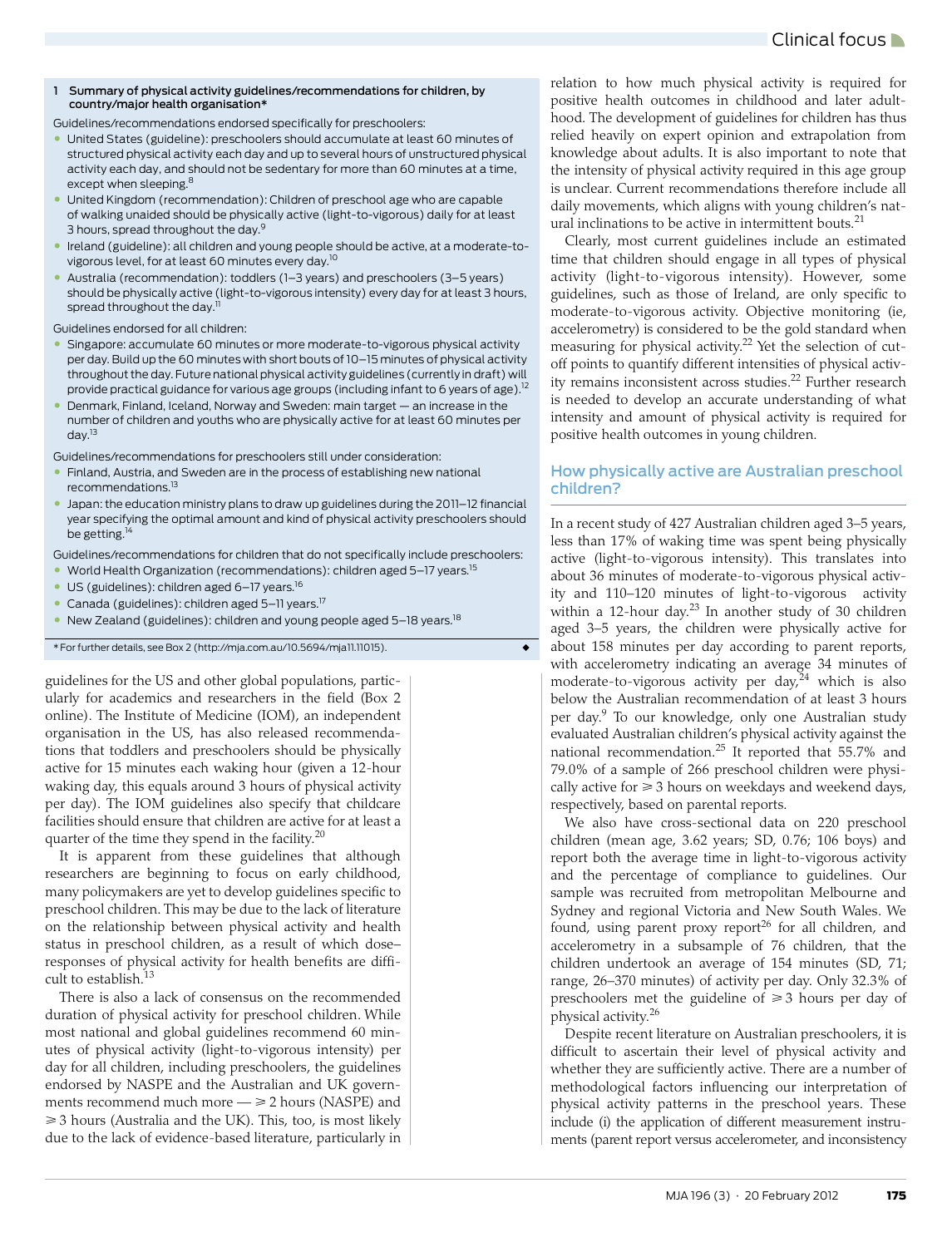between cut-off points of intensity); (ii) the reporting of different indices of physical activity (percentages versus averages, and minutes per hour compared with minutes per day); and (iii) the use of different benchmark guidelines. For example, if we use a cut-off of 60 minutes or 2 hours, then 93.6% and 63.2% of our sample, respectively, would meet the guidelines. In other words, if our children lived in Ireland, the Nordic countries, Singapore or the US, most would be deemed sufficiently active.

#### **Conclusion**

Clearly, we are a long way from forming universal or comparable guidelines for preschool children. In order to compare trends across countries, and to harmonise data collection internationally, empirically supported physical activity guidelines to examine whether children are sufficiently active need to be developed. These guidelines can then be used to summarise what is known about appropriate levels of physical activity in children and to disseminate this knowledge to health professionals so they can help parents attain and maintain regular physical activity in their children's lives. A recent study highlighted that knowledge of physical activity guidelines is associated with adherence to the guidelines for children aged 11–15 years, and that educating parents and children about physical activity guidelines may be beneficial, in particular for families of lower socioeconomic status backgrounds.<sup>[27](#page-2-10)</sup> Nonetheless, the barriers to developing evidence-based guidelines include methodological issues (such as the application of different measurement instruments), a lack of evidence for the dose–response required for a positive health outcome, and limitations in representative surveys of physical activity in healthy young children.

Future research should focus on how best to examine physical activity reliably in preschool children and how to determine optimal levels of daily physical activity to foster the health and wellbeing of young children. If there are social and cultural factors that influence these optimal levels, these need to be evaluated systematically and rigorously to provide evidence-based recommendations that can then be endorsed by health professionals and early childhood educators and carers across countries, not just within a country. Research questions should focus on optimal dose–responses for health outcomes in overweight or obese preschool children, in particular for maintaining a healthy weight. First, however, epidemiological population survey studies with large samples of healthy children are needed to assess children's natural inclination for activity, which in turn may serve as a benchmark for the development of dose–responses. These studies will need to consider methodological issues of measuring physical activity in children. Without this information base, interventions designed to address childhood obesity and related health outcomes by encouraging recommended levels of physical activity during the formative preschool years will continue to be limited.

Competing interests: No relevant disclosures.

Provenance: Not commissioned; externally peer reviewed.

- **1** Hills AP, King NA, Armstrong TP. The contribution of physical activity and sedentary behaviour to the growth and development of children and adolescents: Implications for overweight and obesity. *Sports Med* 2007; 37: 533-545.
- <span id="page-2-0"></span>**2** Janssen I, LeBlanc AG. Systematic review of the health benefits of physical activity and fitness in school-aged children and youth. *Int J Behav Nutr Phys Act* 2010; 7: 40.
- **3** Torrance B, McGuire AK, Lewanczuk R, et al. Overweight, physical activity and high blood pressure in children: a review of the literature. *Vasc Health Risk Manag* 2007; 3: 139-149.
- **4** Biddle SJH, Asare M. Physical activity and mental health in children and adolescents: a review of reviews. *Br J Sports Med* 2011; 45: 886-895.
- <span id="page-2-1"></span>**5** Singh AS, Mulder C, Twisk JWR, et al. Tracking of childhood overweight into adulthood: a systematic review of the literature. *Obes Rev* 2008; 9: 474-488.
- <span id="page-2-2"></span>**6** Trost SG, Sirard JR, Dowda M, et al. Physical activity in overweight and nonoverweight preschool children. *Int J Obes Relat Metab Disord* 2003; 27: 834-839.
- <span id="page-2-3"></span>**7** Reilly JJ. Physical activity in early childhood: topic commentary. In: Encyclopedia on early childhood development. Montreal: Centre of Excellence for Early Childhood Development, 2011. http://www.child-encyclopedia.com/documents/ ReillyANGxp1-Physical.pdf (accessed Apr 2011).
- <span id="page-2-6"></span>**8** National Association for Sport and Physical Education. Active start: a statement of physical activity guidelines for children from birth to age 5, 2nd edition. http:// www.aahperd.org/naspe/standards/nationalGuidelines/ActiveStart.cfm (accessed Mar 2011).
- <span id="page-2-8"></span>**9** Department of Health. UK physical activity guidelines. http://www.dh.gov.uk/en/ Publicationsandstatistics/Publications/PublicationsPolicyAndGuidance/DH\_ 127931 (accessed Jul 2011).
- <span id="page-2-9"></span>**10** Get Ireland Active. Children and young adults: guidelines for children and young people (aged 2–18). http://www.getirelandactive.ie/get-the-guidlines/childrenand-young-adults/ (accessed Mar 2011).
- <span id="page-2-7"></span>**11** Australian Government Department of Health and Ageing. Physical activity guidelines. http://www.health.gov.au/internet/main/publishing.nsf/Content/ health-pubhlth-strateg-phys-act-guidelines#rec\_0\_5 (accessed Mar 2011).
- <span id="page-2-15"></span>**12** Health Promotion Board. National Healthy Lifestyle Campaign 2010. http:// hpb.gov.sg/uploadedFiles/HPB\_Online/News\_and\_Events/News/2010/ NHLC2010AnnexeE.pdf (accessed Jun 2011).
- <span id="page-2-12"></span>**13** Becker W, Lyhne N, Pederson A, et al. Nordic Nutrition Recommendations 2004 integrating nutrition and physical activity. *Scand J Nutr* 2004; 48: 178-187.
- <span id="page-2-16"></span>**14** Yomiuri Shimbun. Ministry to set exercise guidelines for preschoolers. *Daily Yomiuri Online* 2011; 6 Jan. http://www.yomiuri.co.jp/dy/national/T110105003528.html (accessed May 2011).
- <span id="page-2-4"></span>**15** [World Health Organization. Global recommendations on physical activity for](http://whqlibdoc.who.int/publications/2010/9789241599979_eng.pdf)  health. Geneva: WHO, 2010. http://whqlibdoc.who.int/publications/2010/ 9789241599979\_eng.pdf (accessed Mar 2011).
- <span id="page-2-17"></span>**16** US Department of Health and Human Services. Physical activity guidelines for [Americans. Chapter 3: Active children and adolescents. http://www.health.gov/](http://www.health.gov/PAGuidelines/guidelines/chapter3.aspx) PAGuidelines/guidelines/chapter3.aspx (accessed Apr 2011).
- <span id="page-2-18"></span>**17** Canadian Society for Exercise Physiology. Canadian physical activity guidelines. [Ottawa: CSEP, 2011. http://www.csep.ca/CMFiles/Guidelines/CanadianPhysical](http://www.csep.ca/CMFiles/Guidelines/CanadianPhysicalActivityGuidelinesStatements_E.pdf)  ActivityGuidelinesStatements\_E.pdf (accessed May 2011).
- <span id="page-2-19"></span>**18** Sport and Recreation New Zealand. Physical activity guidelines for children and [young people \(5–18 years old\). http://www.sparc.org.nz/en-nz/young-people/](http://www.sparc.org.nz/en-nz/young-people/Activity-Guidelines-5-18-Years/) Activity-Guidelines-5-18-Years/ (accessed Jan 2012).
- <span id="page-2-5"></span>**19** [Centers for Disease Control and Prevention. Physical activity for everyone: How](http://www.cdc.gov/physicalactivity/everyone/guidelines/children.html)  much physical activity do children need? http://www.cdc.gov/physicalactivity/ everyone/guidelines/children.html (accessed Apr 2011).
- <span id="page-2-11"></span>**20** Early Childhood Obesity Prevention Policies Committee on Obesity Prevention Policies for Young Children. Physical activity. In: Birch LL, Parker L, Burns A, editors. Early childhood obesity prevention policies. Washington, DC: National Academies Press, 2011.
- <span id="page-2-13"></span>**21** Cliff DP, Janssen X. Levels of habitual physical activity in early childhood. In: Encyclopedia on early childhood development. Montreal: Centre of Excellence for Early Childhood Development, 2011. http://www.child-encyclopedia.com/ documents/Cliff-JanssenANGxp1.pdf (accessed Apr 2011).
- <span id="page-2-14"></span>**22** Beets MW, Bornstein D, Dowda M, Pate RR. Compliance with national guidelines for physical activity in US preschoolers: measurement and interpretation. *Pediatrics* 2011; 127: 658-664.
- <span id="page-2-20"></span>**23** Hinkley T, Salmon J, Hesketh K, et al. Characterising preschool children's physical activity: the HAPPY study [abstract]. *J Sci Med Sport* 2010; 12: e169*.*
- <span id="page-2-21"></span>**24** Wen LM, Van der Ploeg HP, Kite J, et al. A validation study of assessing physical activity and sedentary behaviour in children aged 3–5 years. *Pediatr Exerc Sci* 2010; 22: 408-420.
- <span id="page-2-22"></span>**25** Okley AD, Trost SG, Steele JR, et al. Adherence to physical and electronic media guidelines in Australian pre-school children. *J Paediatr Child Health* 2009; 45: 5-8.
- <span id="page-2-23"></span>**26** Dwyer GM, Hardy LL, Peat JK, Baur LA. The validity and reliability of a home environment preschool-age physical activity questionnaire (Pre-PAQ). *Int J Behav Nutr Phys Act* 2011; 8: 86.
- <span id="page-2-10"></span>**27** Roth M, Stamatakis E. Linking young people's knowledge of public health guidelines to physical activity levels in England. *Pediatr Exerc Sci* 2010; 22: 467-476. ❏